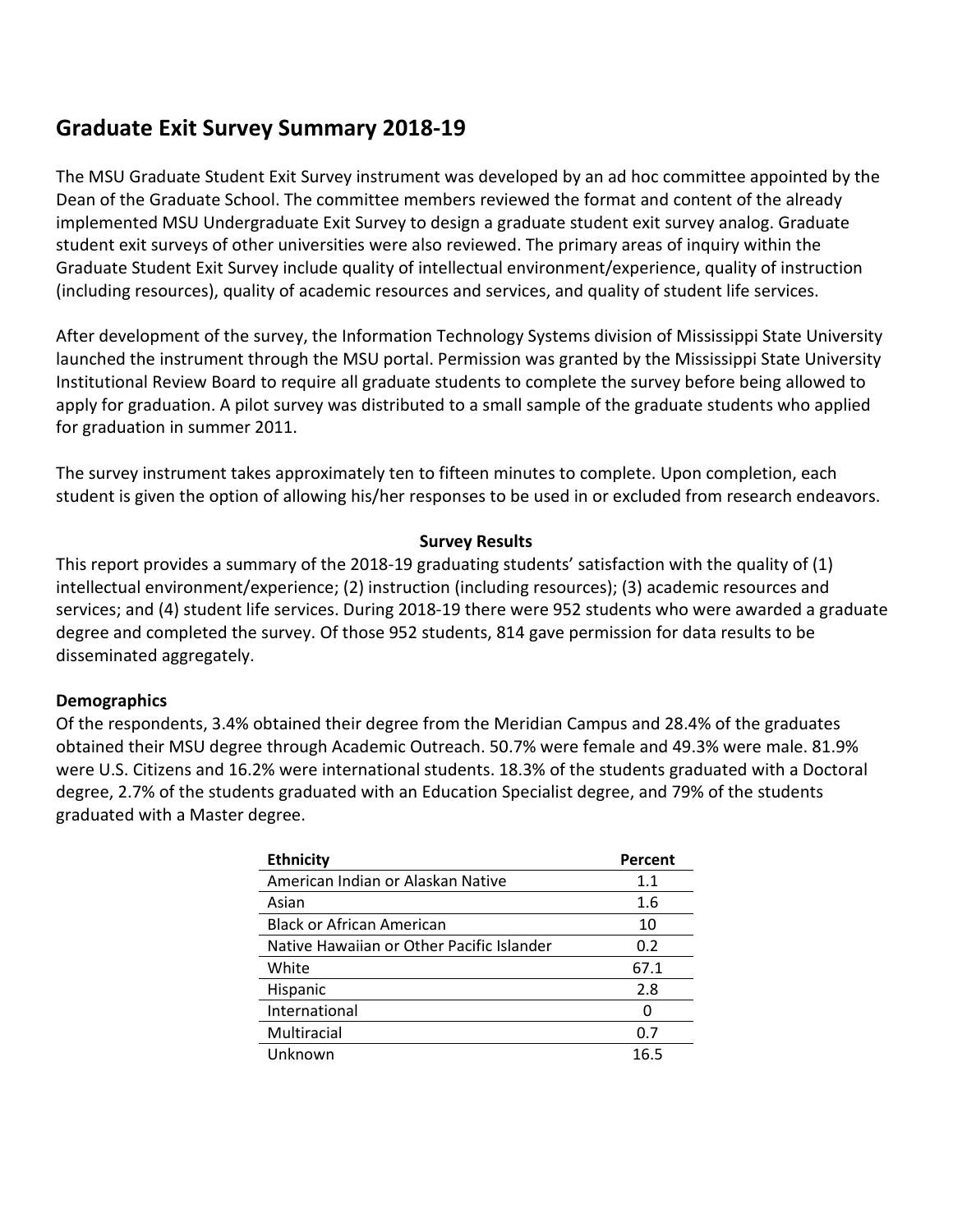### **General Questions**

| <b>General Questions</b>                                                                         |      |      |
|--------------------------------------------------------------------------------------------------|------|------|
|                                                                                                  | Yes  | Nο   |
| Did you graduate in the degree area/discipline in which you initially<br>enrolled?               | 96.1 | 3.9  |
| Have your career plans changed from what you intended when you first<br>entered graduate school? | 18.8 | 81.2 |

| What describes your immediate postgraduate plans? | Percent |
|---------------------------------------------------|---------|
| Seeking employment                                | 26.9    |
| Employed or accepted a position                   | 53.6    |
| Seeking additional study                          | 5.7     |
| Engaged in additional study/training              | 10.3    |
| Undecided                                         | 3.6     |

| If you selected "Employed or accepted a position" above, | Percent |
|----------------------------------------------------------|---------|
| please select type:                                      |         |
| Education (PK-12)                                        | 13.4    |
| Education (University or College Faculty)                | 5.4     |
| <b>Education (University or College Staff)</b>           | 6.4     |
| Government                                               | 7.1     |
| Private Sector (Business/Industry)                       | 20.4    |
| Other                                                    | 4.1     |
| N/A                                                      | 43.2    |

| If you selected "Engaged in additional study/training" | Percent |
|--------------------------------------------------------|---------|
| above, indicate the type of study:                     |         |
| Doctoral study                                         | 11.9    |
| Postdoctoral Research Associate                        | 2.5     |
| Traineeship                                            | 0.7     |
| Other Study                                            | 2.2     |
| N/A                                                    | : כפ    |

| Where do you intend to live/work/study immediately after | Percent |
|----------------------------------------------------------|---------|
| receiving your degree?                                   |         |
| At Mississippi State University                          | 11.2    |
| In Mississippi                                           | 31      |
| Not in Mississippi but in the U.S.                       | 54.1    |
| Not in the U.S.                                          | 3.8     |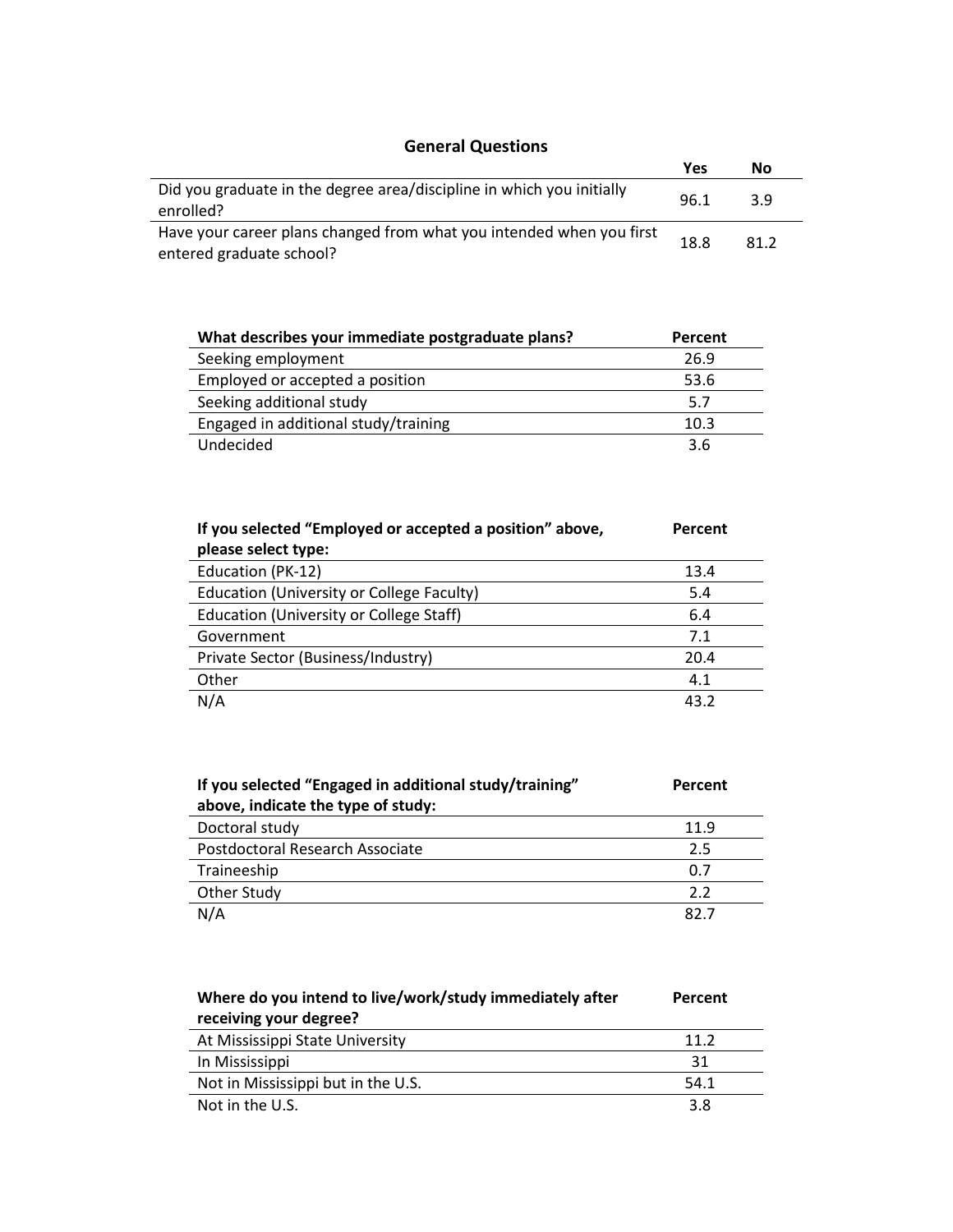#### **Quality of Intellectual Environment/Experience**

Respondents were asked to indicate their level of satisfaction with what they learned or attained at MSU. If they had no experience, they were to indicate NA. The table below shows the percentage of responses across different levels of satisfaction as well at the mean response (out of a 5-point Likert scale).

| <b>Quality of Intellectual</b>                 | <b>Strongly</b>  | <b>Satisfied</b> | <b>Neutral</b> | <b>Dissatisfied</b> | <b>Strongly</b>     | <b>NA</b>      | Mean           |
|------------------------------------------------|------------------|------------------|----------------|---------------------|---------------------|----------------|----------------|
| <b>Environment/Experience</b>                  | <b>Satisfied</b> |                  |                |                     | <b>Dissatisfied</b> |                |                |
| Graduate courses exhibited advanced            | 48               | 46.3             | 4.3            | $\mathbf{1}$        | 0.4                 | 0              | 4.4            |
| academic content                               |                  |                  |                |                     |                     |                |                |
| Adequate frequency of course offerings         | 34.6             | 44.3             | 11.3           | 7.5                 | 2.2                 | $\overline{2}$ | 4              |
| Variety of courses that were taught            | 37.1             | 43.7             | 11.3           | 6.4                 | 1.5                 | 0              | 4.1            |
| Highly improved ability to communicate         | 43.7             | 45.1             | 9.5            | 1.1                 | 0.6                 | $\overline{2}$ | 4.3            |
| effectively                                    |                  |                  |                |                     |                     |                |                |
| Obtained the fundamental knowledge             |                  |                  |                |                     |                     |                |                |
| necessary to compete successfully in your      | 49.9             | 43.9             | 4.2            | 1.8                 | 0.2                 | 5              | 4.4            |
| field                                          |                  |                  |                |                     |                     |                |                |
| Acquired technical and research skills         | 49.3             | 42.6             | 6.7            | $\mathbf{1}$        | 0.4                 | 5              | 4.4            |
| necessary for success                          |                  |                  |                |                     |                     |                |                |
| Learned to analyze and evaluate competing      |                  |                  |                |                     |                     |                |                |
| or contradictory information or points of      | 49.7             | 42.8             | 6.4            | 0.7                 | 0.4                 | 3              | 4.4            |
| view on a variety of topics                    |                  |                  |                |                     |                     |                |                |
| Gained a comprehensive understanding of        | 51.2             | 40.5             | 7.3            | 0.5                 | 0.5                 | 6              | 4.4            |
| professional ethics                            |                  |                  |                |                     |                     |                |                |
| Opportunity for personal development of        | 42.3             | 38.8             | 16.1           | $\overline{2}$      | 0.8                 | 25             | 4.2            |
| multicultural and global perspectives          |                  |                  |                |                     |                     |                |                |
| Opportunities for intellectual enhancement     |                  |                  |                |                     |                     |                |                |
| through interaction and networking with        | 45.6             | 39.7             | 10.7           | 3.2                 | 0.7                 | 10             | 4.3            |
| other graduate students within your            |                  |                  |                |                     |                     |                |                |
| program                                        |                  |                  |                |                     |                     |                |                |
| Opportunities for intellectual enhancement     |                  |                  |                |                     |                     |                |                |
| through interaction and networking with        | 34.5             | 32.4             | 23             | 7.3                 | 2.8                 | 61             | 3.9            |
| other graduate students outside your           |                  |                  |                |                     |                     |                |                |
| program                                        |                  |                  |                |                     |                     |                |                |
| Value of providing on-campus graduate          | 35               | 35.3             | 26.4           | 2.3                 | $\mathbf{1}$        | 200            | $\overline{a}$ |
| research symposium                             |                  |                  |                |                     |                     |                |                |
| Availability of opportunities for volunteer or | 33.1             | 36.1             | 25.4           | 4.6                 | 0.8                 | 177            | $\overline{a}$ |
| community service work                         |                  |                  |                |                     |                     |                |                |
| Enhanced appreciation for cultural diversity   | 38.7             | 41.2             | 16.5           | 2.5                 | 1.1                 | 67             | 4.1            |
| Overall quality of program                     | 45.8             | 45.3             | 5.3            | 2.8                 | 0.7                 | 0              | 4.3            |
| Overall quality of campus intellectual         | 44.3             | 46.3             | 7.8            | 1.2                 | 0.4                 | 69             | 4.3            |
| environment/experience                         |                  |                  |                |                     |                     |                |                |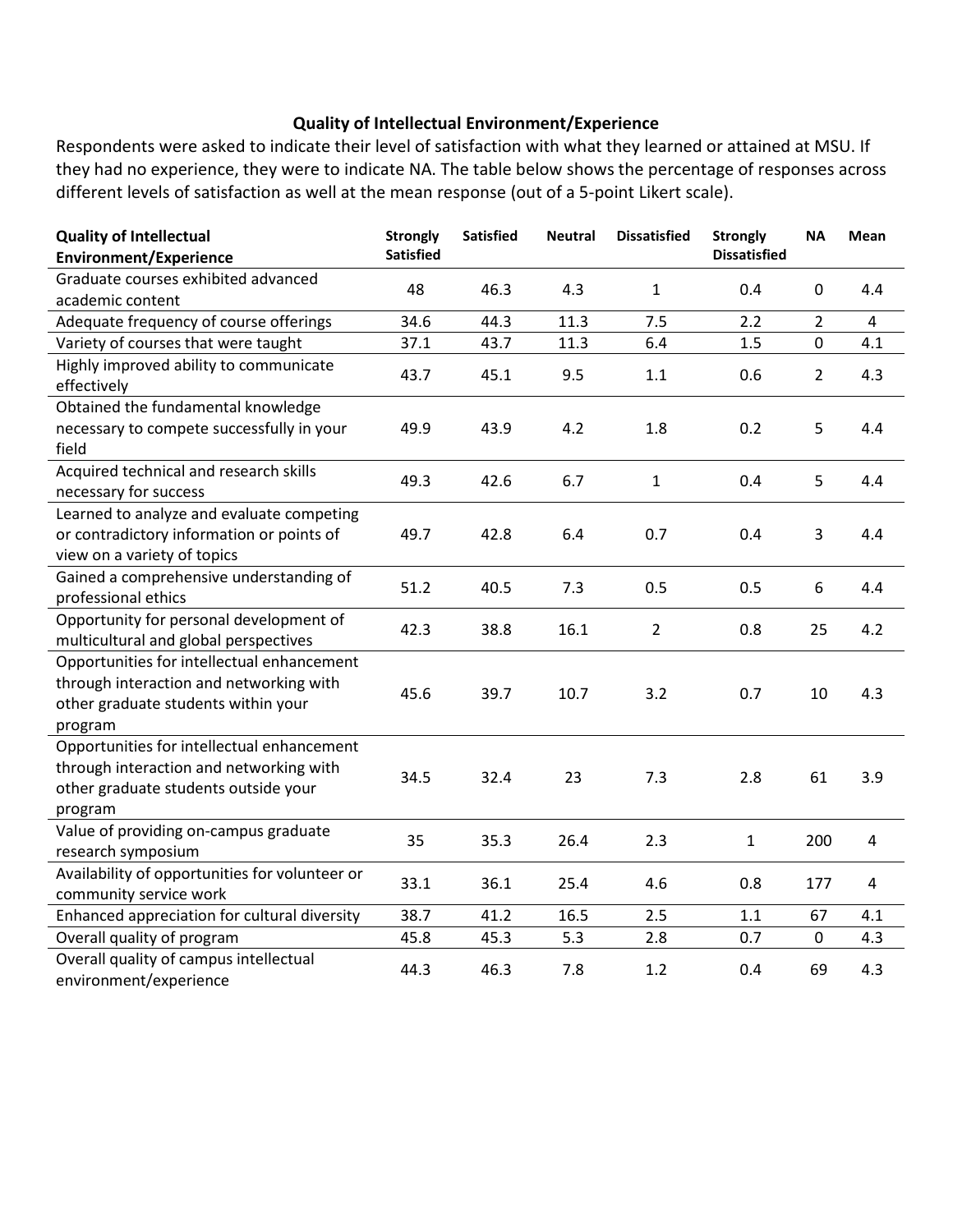#### **Quality of Instruction (Including Resources)**

Respondents were asked to indicate their level of satisfaction with the quality of instruction (including resources). If they had no experience, they were to indicate NA. The table below shows the percentage of responses across different levels of satisfaction as well at the mean response (out of a 5-point Likert scale).

| <b>Quality of Instruction (Including Resources)</b>                 | <b>Strongly</b><br><b>Satisfied</b> | <b>Satisfied</b> | <b>Neutral</b> | <b>Dissatisfied</b> | <b>Strongly</b><br><b>Dissatisfied</b> | <b>NA</b>      | Mean |
|---------------------------------------------------------------------|-------------------------------------|------------------|----------------|---------------------|----------------------------------------|----------------|------|
| Accessibility of faculty                                            | 55.2                                | 37.6             | 4.8            | 2.1                 | 0.4                                    | $\overline{2}$ | 4.5  |
| Faculty advising                                                    | 54.3                                | 33.7             | 9.1            | 2.2                 | 0.6                                    | 4              | 4.4  |
| Mentoring received from major<br>professor/graduate committee       | 55.4                                | 28.7             | 12.1           | 3                   | 0.8                                    | 40             | 4.4  |
| Thesis/dissertation direction                                       | 48.5                                | 33.5             | 13.9           | 3.3                 | 0.9                                    | 261            | 4.3  |
| Classrooms (including associated<br>instructional technology)       | 38.7                                | 44.2             | 11.7           | 4.4                 | 1                                      | 86             | 4.2  |
| Laboratory facilities                                               | 38.2                                | 39               | 16.9           | 4.3                 | 1.7                                    | 280            | 4.1  |
| Laboratory equipment and/or research<br>facilities                  | 38.5                                | 40.9             | 14.4           | 4.3                 | 1.9                                    | 274            | 4.1  |
| Accessibility of laboratory equipment and/or<br>research facilities | 42.9                                | 39.2             | 13.9           | 3.1                 | 0.9                                    | 273            | 4.2  |
| Overall quality of instruction (delivery &<br>learning outcomes)    | 48.9                                | 43.1             | 5.9            | 1.7                 | 0.2                                    | 5              | 4.4  |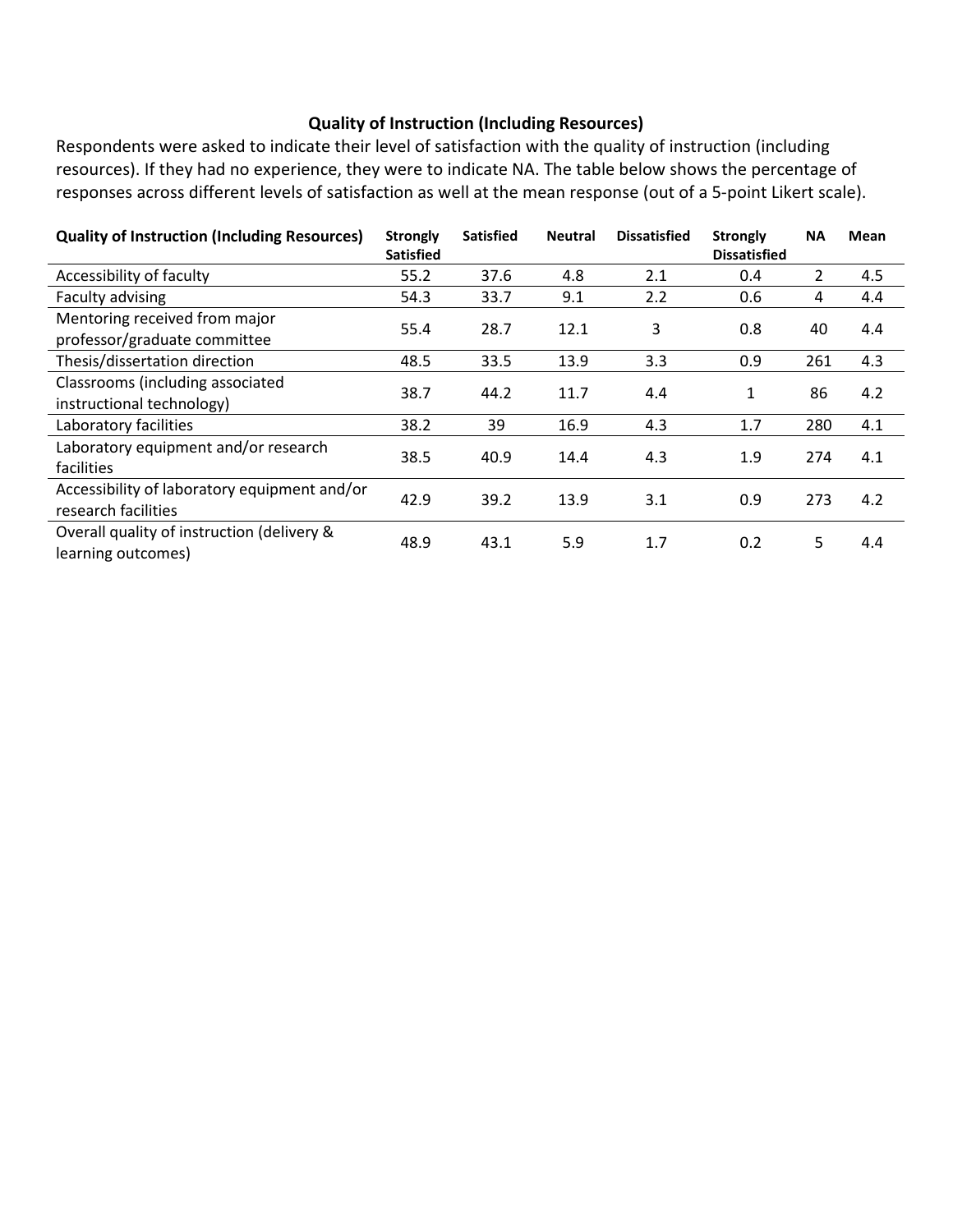#### **Quality of Academic Resources and Services**

Respondents were asked to indicate their level of satisfaction with academic resources and services. If they had no experience with the services, they were to indicate NA. The table below shows the percentage of responses across different levels of satisfaction as well at the mean response (out of a 5-point Likert scale).

| <b>Quality of Academic Resources and Services</b> | <b>Strongly</b><br><b>Satisfied</b> | <b>Satisfied</b> | <b>Neutral</b> | <b>Dissatisfied</b> | <b>Strongly</b><br><b>Dissatisfied</b> | <b>NA</b> | Mean |
|---------------------------------------------------|-------------------------------------|------------------|----------------|---------------------|----------------------------------------|-----------|------|
| Resources and services provided by                | 44.6                                | 44.7             | 8.7            | 1.6                 | 0.4                                    | 47        | 4.3  |
| <b>University Libraries</b>                       |                                     |                  |                |                     |                                        |           |      |
| Ability to access computer services and ITS       |                                     |                  |                |                     |                                        |           |      |
| support (i.e. On-Campus portal, blackboards,      | 46.2                                | 44.6             | 7.5            | 1.4                 | 0.3                                    | 29        | 4.4  |
| software, etc.)                                   |                                     |                  |                |                     |                                        |           |      |
| Ability to access on-campus computers             | 46.7                                | 42.7             | 9.8            | 0.8                 | $\pmb{0}$                              | 189       | 4.4  |
| Information about admission requirements,         |                                     |                  |                |                     |                                        |           |      |
| matriculation, and graduation provided            | 35                                  | 45.8             | 16.3           | 2.6                 | 0.3                                    | 91        | 4.1  |
| through the Bulletin of the Graduate School       |                                     |                  |                |                     |                                        |           |      |
| Information about admission requirements,         |                                     |                  |                |                     |                                        |           |      |
| matriculation, and graduation provided            | 37.5                                | 46               | 13.2           | 3                   | 0.3                                    | 43        | 4.2  |
| through the Office of the Graduate School         |                                     |                  |                |                     |                                        |           |      |
| Website                                           |                                     |                  |                |                     |                                        |           |      |
| Overall informational value and user              |                                     |                  |                |                     |                                        |           |      |
| friendliness of the Office of the Graduate        | 37.4                                | 47.2             | 11.6           | 3.4                 | 0.5                                    | 38        | 4.2  |
| <b>School Website</b>                             |                                     |                  |                |                     |                                        |           |      |
| Information and orientation activities            |                                     |                  |                |                     |                                        |           |      |
| provided at orientation for new graduate          | 38.2                                | 39.7             | 18.6           | $\overline{2}$      | 1.4                                    | 175       | 4.1  |
| students (New Graduate Student                    |                                     |                  |                |                     |                                        |           |      |
| Orientation)                                      |                                     |                  |                |                     |                                        |           |      |
| <b>Graduate Teaching Assistant Workshop</b>       | 34.9                                | 39.6             | 19.2           | 4.4                 | 1.9                                    | 339       | 4    |
| Information provided at orientation for new       |                                     |                  |                |                     |                                        |           |      |
| international graduate students ("Find your       | 40.5                                | 37.7             | 18.9           | 2.3                 | 0.7                                    | 379       | 4.1  |
| Feet")                                            |                                     |                  |                |                     |                                        |           |      |
| Departmental adherence to published policy        | 42.5                                | 45.2             | 11.2           | 0.9                 | 0.1                                    | 38        | 4.3  |
| and degree requirements being followed            |                                     |                  |                |                     |                                        |           |      |
| Information about current academic                |                                     |                  |                |                     |                                        |           |      |
| calendars and descriptions of grading             | 42.3                                | 45               | 11             | 1.4                 | 0.3                                    | 17        | 4.3  |
| policies and refund policies are easily           |                                     |                  |                |                     |                                        |           |      |
| accessible                                        |                                     |                  |                |                     |                                        |           |      |
| Recruitment materials and presentations are       |                                     |                  |                |                     |                                        |           |      |
| accurate representations of the institution's     | 40.7                                | 45.3             | 12.3           | 1.5                 | 0.1                                    | 84        | 4.2  |
| practices and policies                            |                                     |                  |                |                     |                                        |           |      |
| Services provided by the Office of the            | 39.4                                | 46.3             | 12.1           | 1.7                 | 0.5                                    | 43        | 4.2  |
| Graduate School                                   |                                     |                  |                |                     |                                        |           |      |
| Service to provide awareness of                   |                                     |                  |                |                     |                                        |           |      |
| opportunities/resources to fund your              | 37.6                                | 37.8             | 18             | 5.1                 | $1.5\,$                                | 74        | 4    |
| education                                         |                                     |                  |                |                     |                                        |           |      |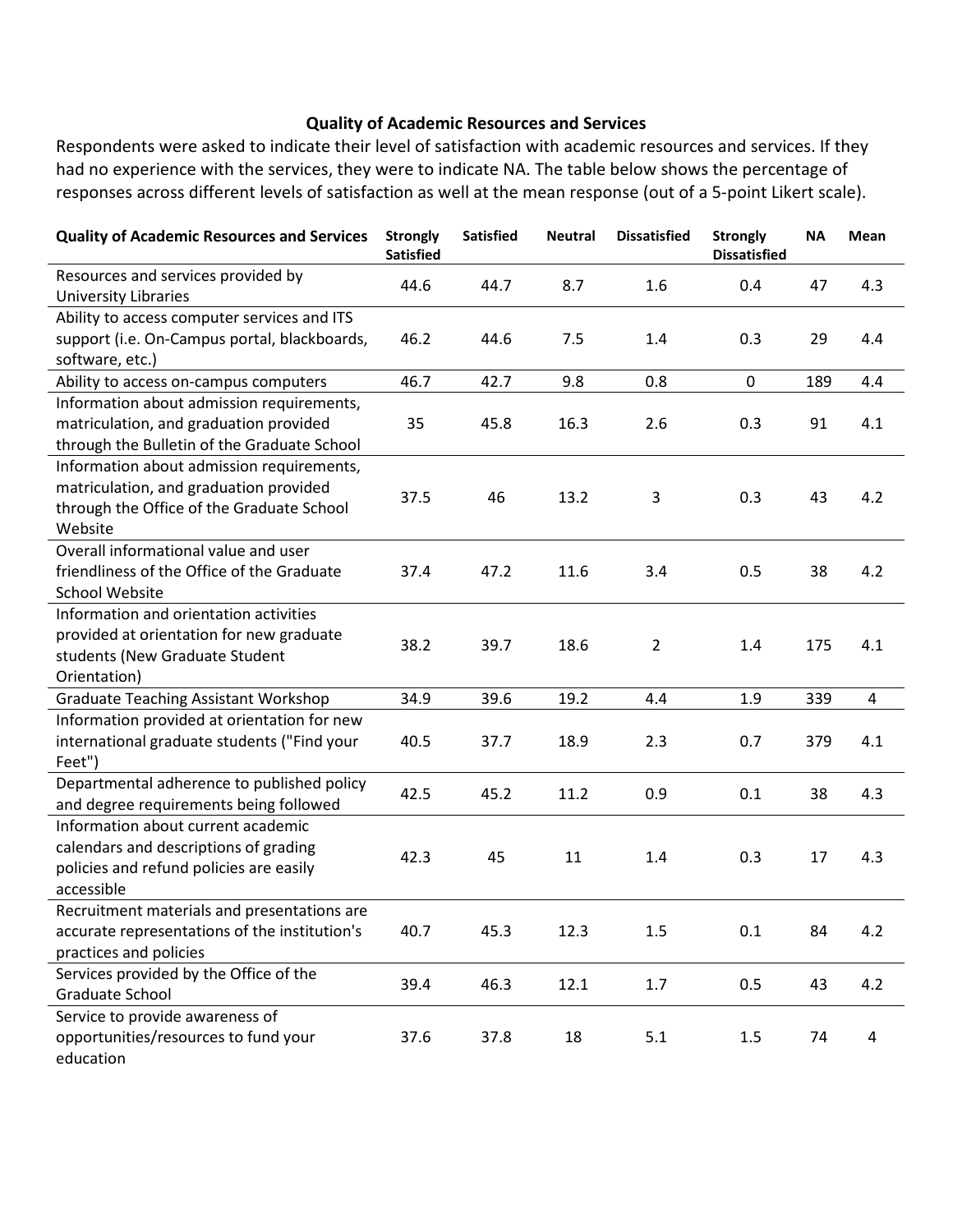#### **Quality of Student Life Services**

Respondents were asked to indicate their level of satisfaction with the quality of student life services. If they had no experience with the services, they were to indicate NA. The table below shows the percentage of responses across different levels of satisfaction as well at the mean response (out of a 5-point Likert scale).

| <b>Quality of Student Life Services</b>                                                             | <b>Strongly</b><br><b>Satisfied</b> | <b>Satisfied</b> | <b>Neutral</b> | <b>Dissatisfied</b> | <b>Strongly</b><br><b>Dissatisfied</b> | <b>NA</b> | <b>Mean</b> |
|-----------------------------------------------------------------------------------------------------|-------------------------------------|------------------|----------------|---------------------|----------------------------------------|-----------|-------------|
| Resources provided through MSU<br>Bookstore, Barnes & Noble                                         | 32.8                                | 42.4             | 21.3           | 2.6                 | 0.9                                    | 165       | 4           |
| <b>Campus Dining Services</b>                                                                       | 30.6                                | 40               | 23.2           | 5.3                 | 0.8                                    | 327       | 3.9         |
| Services and resources provided for financial<br>aid                                                | 33.9                                | 40.3             | 21.2           | 3.8                 | 0.7                                    | 239       | 4           |
| MSU Police Department & Campus Security                                                             | 37                                  | 45.4             | 16             | 1.2                 | 0.3                                    | 239       | 4.2         |
| <b>Office of Parking Services</b>                                                                   | 25.8                                | 34.5             | 17             | 9.5                 | 13.2                                   | 214       | 3.5         |
| <b>MSU Transit (Shuttle Services)</b>                                                               | 35.5                                | 40.2             | 18.9           | 4.1                 | 1.4                                    | 301       | 4           |
| Opportunities to attend athletic events on<br>campus                                                | 44.9                                | 42.1             | 12             | 0.5                 | 0.5                                    | 230       | 4.3         |
| Access and services provided through the<br><b>Student Health Center</b>                            | 43.7                                | 38.9             | 12.9           | 3.2                 | 1.3                                    | 256       | 4.2         |
| <b>Student Health Insurance benefits</b>                                                            | 35.6                                | 33.3             | 22.9           | 4.4                 | 3.8                                    | 342       | 3.9         |
| <b>Student Counseling Services</b>                                                                  | 41.9                                | 34.8             | 22             | 0.9                 | 0.4                                    | 368       | 4.2         |
| Recreational sports and wellness resources<br>(Sanderson Center/Intramural Clubs)                   | 43.2                                | 43               | 11.8           | 1.5                 | 0.6                                    | 288       | 4.3         |
| <b>Student Support Services/Disability Support</b><br><b>Services</b>                               | 41.4                                | 34.5             | 23.4           | 0.5                 | 0.2                                    | 403       | 4.2         |
| The Graduate Student Association as an<br>advocate and networking resource for<br>graduate students | 32.2                                | 36.8             | 26.8           | 3.1                 | 1.1                                    | 265       | 4           |

| <b>Research and Scholarships</b>                                                                     |      |      |       |      |                 |           |      |
|------------------------------------------------------------------------------------------------------|------|------|-------|------|-----------------|-----------|------|
| <b>Research and Scholarships</b>                                                                     | One  | Two  | Three | Four | Five or<br>more | <b>NA</b> | Mean |
| During your graduate career, how many<br>presentations did you make at international<br>conferences? | 42.1 | 23.6 | 11.8  | 6.2  | 16.3            | 636       | 2.3  |
| During your graduate career, how many<br>presentations did you make at regional<br>conferences?      | 30.4 | 20.3 | 14.3  | 7.3  | 27.6            | 528       | 2.8  |
| During your graduate career, how many<br>journal articles did you submit?                            | 43.1 | 19.1 | 12.2  | 8.8  | 16.8            | 552       | 2.4  |
| During your graduate career, how many<br>journal articles did you have accepted?                     | 38.6 | 22.8 | 13.9  | 7.6  | 17.1            | 656       | 2.4  |
| During your graduate career, how many<br>grants did you submit?                                      | 53.3 | 23.7 | 4.4   | 2.6  | 15.8            | 700       | 2    |
| During your graduate career, how many<br>grants did you have awarded?                                | 62.4 | 18.3 | 5.4   | 5.4  | 8.6             | 721       | 1.8  |